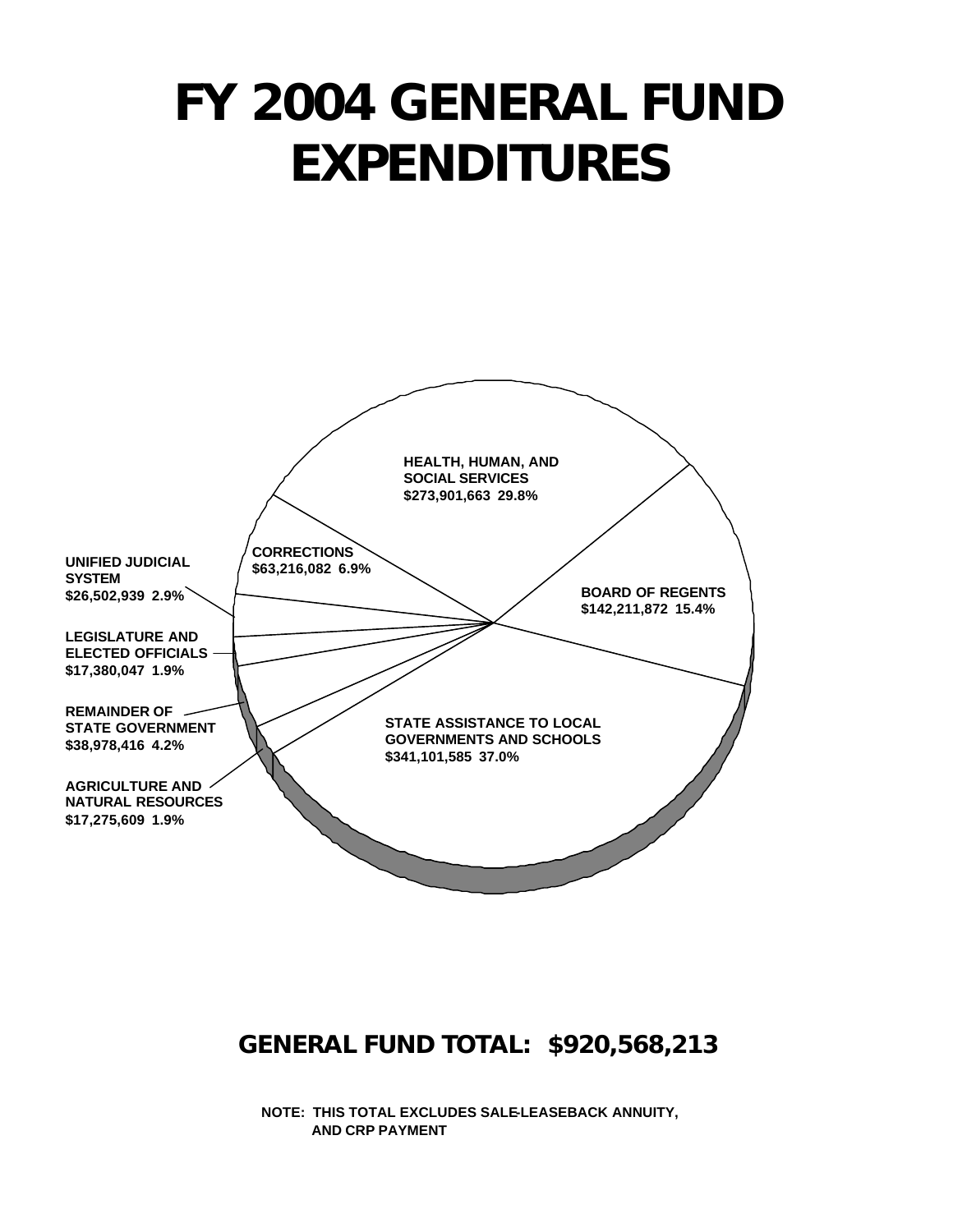# *FY 2005 GENERAL FUND EXPENDITURES*



#### *GENERAL FUND TOTAL: \$962,676,487*

**NOTE: THIS TOTAL EXCLUDES SALE-LEASEBACK ANNUITY, AND CRP PAYMENT.**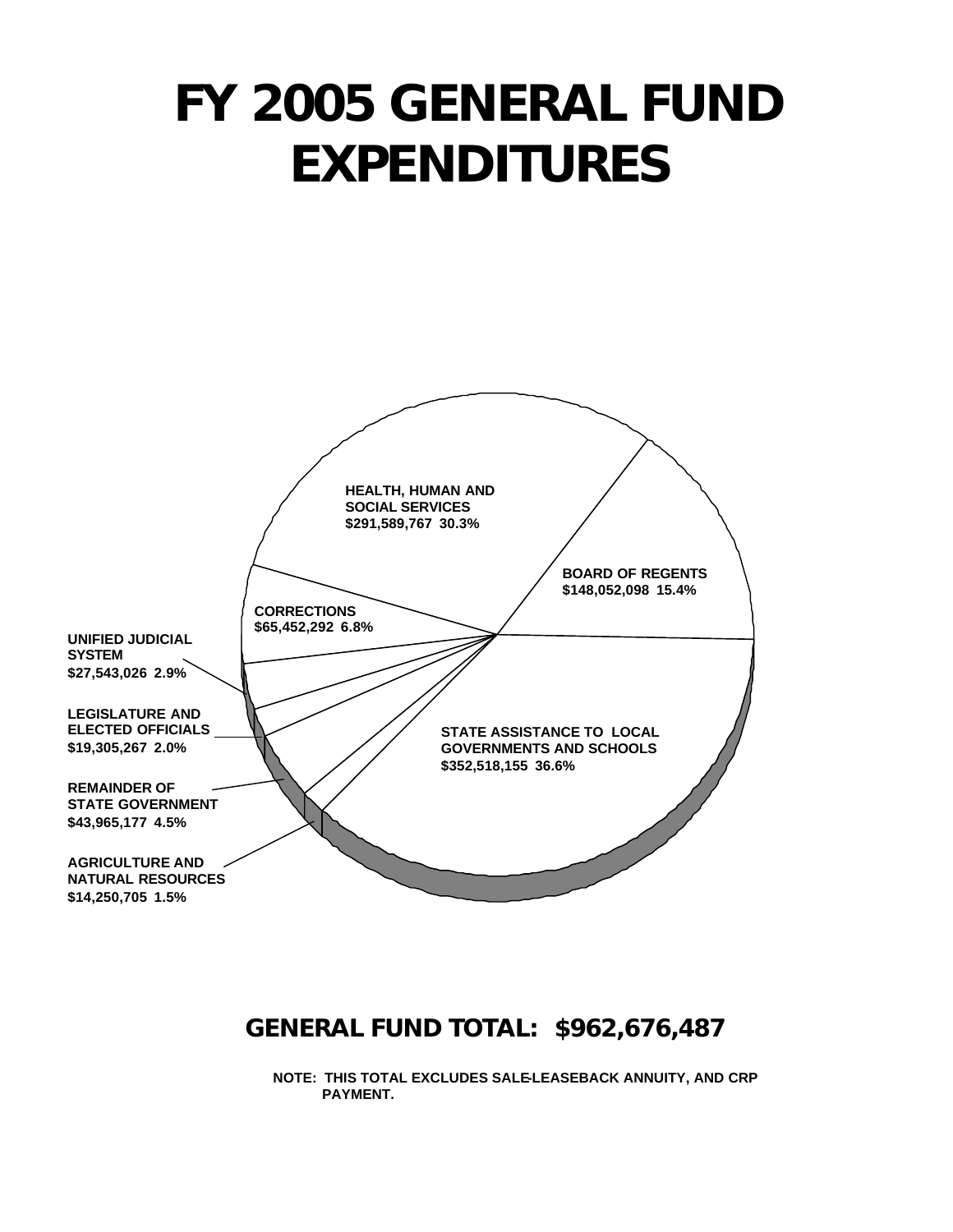# *FY 2004 GENERAL FUND RECEIPTS*



## *GENERAL FUND TOTAL: \$923,615,515*

**NOTE: THIS TOTAL EXCLUDES SALE-LEASEBACK ANNUITY, CRP PAYMENT, AND ENDING CASH BALANCE**.